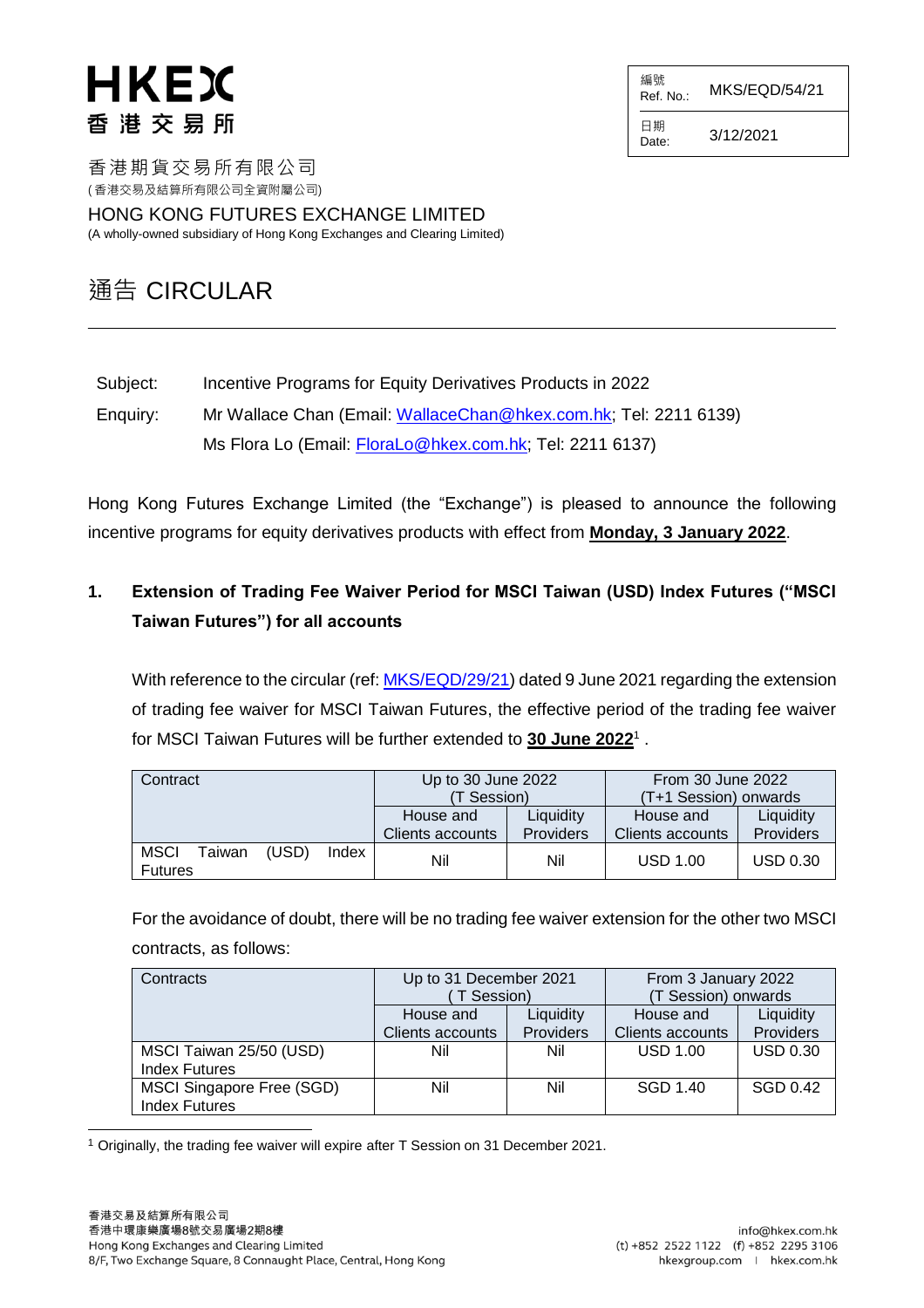

### **2. Extension of the Block Trade Partcipant ("BTP") Program for MSCI Asia and Emerging Market Index Futures Suite ("MSCI Suite")**

With reference to the circular (ref: [MKS/EQD/](https://www.hkex.com.hk/-/media/HKEX-Market/Services/Circulars-and-Notices/Participant-and-Members-Circulars/HKFE/2021/MKS_EQD_13_21_e.pdf)13/21) dated 12 March 2021, the existing BTP prgram for MSCI Suite will expire on 31 December 2021 and the Exchange will introduce the next-term of the BTP program for the period from 3 January 2022 to 31 Decemebr 2022. Please refer to Appendix I for details.

For the avoidance of doubt, each existing BTP wishing to participate in the next-term of the BTP program is required to submit an application. Applicants who wish to particpate in the BTP program starting from the first day (i.e. 3 January 2022) are required to submit their application on or before 13 December 2021. Interested parties should contact Raymond Wong [\(Raymondcwwong@hkex.com.hk\)](file://///Soaf1031/MDTS/EQD/$International%20Taskforce/MSCI%20suite/10.%20Circular/20211118%20draft%20incentives%20renewal%20circular/Raymondcwwong@hkex.com.hk) for application details.

## **3. Extension of Trading Fee Discount Period for Hang Seng TECH Index ("HSTECH") Futures and Options**

With reference to the circular (ref: [MKS/EQD/26/21\)](https://www.hkex.com.hk/-/media/HKEX-Market/Services/Circulars-and-Notices/Participant-and-Members-Circulars/HKFE/2021/MKS_EQD_26_21_e.pdf) dated 17 May 2021 regarding the incentives enhancements for HSTECH Futures and Options, the effective period of the 50% trading fee discount for HSTECH Futures and Options will be further extended until further notice<sup>2</sup>. Please refer to the following table for details:

|                       | From 3 January 2022 onwards - continue until further notice |                            |  |
|-----------------------|-------------------------------------------------------------|----------------------------|--|
| Contracts             | House and Clients accounts                                  | <b>Liquidity Providers</b> |  |
| <b>HSTECH Futures</b> | <b>HKD 2.5</b>                                              | <b>HKD 1.0</b>             |  |
| <b>HSTECH Options</b> | <b>HKD 2.5</b>                                              | <b>HKD 1.0</b>             |  |

<sup>&</sup>lt;sup>2</sup> Originally, the trading fee discount for HSTECH Futures and Options will expire after the close of T Session on 31 December 2021.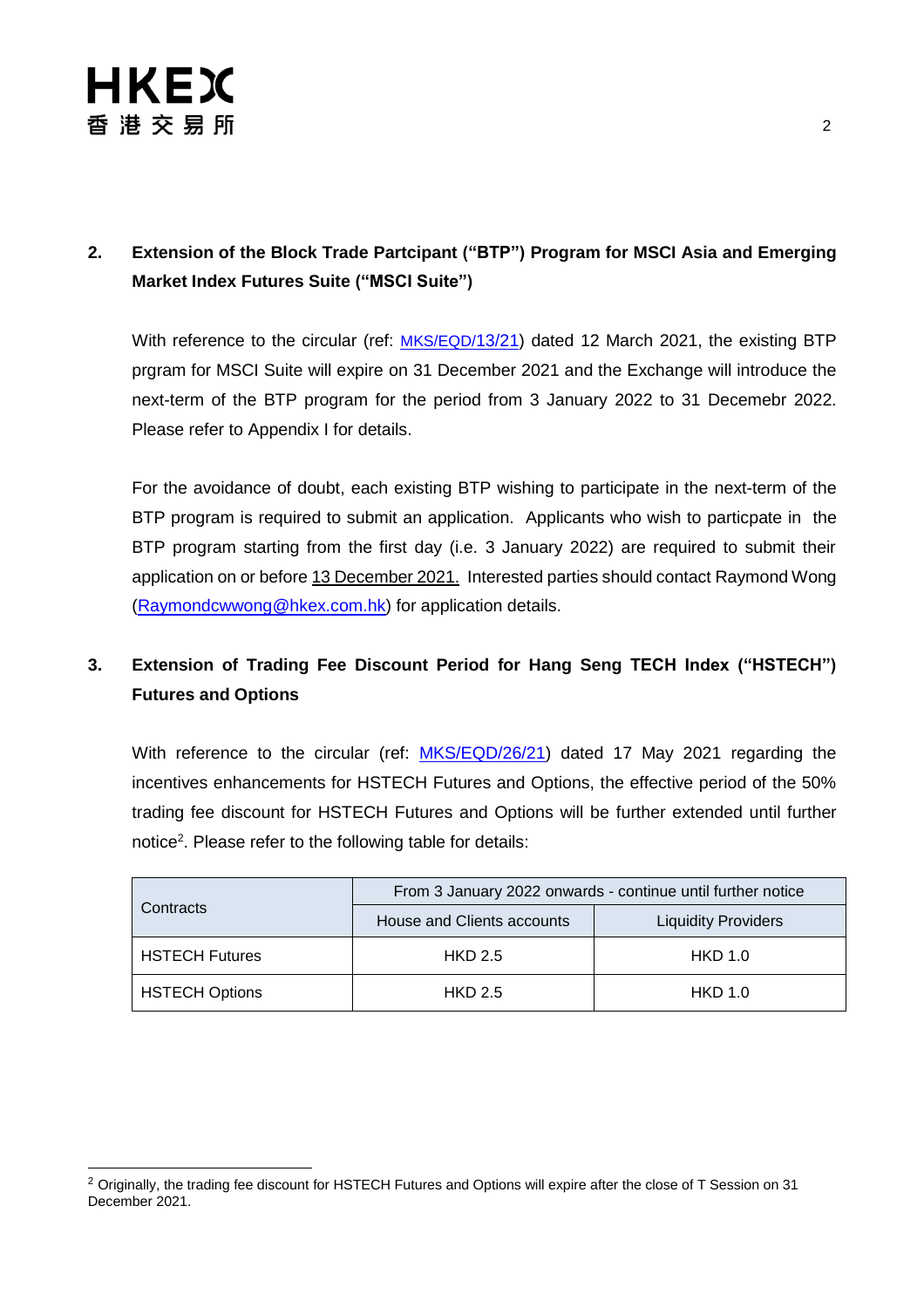## **4. Extension of Liqudity Provider ("LP") Program and Active Trader ("AT") Program for HSTECH Futures and Options**

With reference to the circulars (ref: [MKS/EQD/23/21](https://www.hkex.com.hk/-/media/HKEX-Market/Services/Circulars-and-Notices/Participant-and-Members-Circulars/HKFE/2021/MKS_EQD_23_21_e.pdf) and [MKS/EQD/26/21\)](https://www.hkex.com.hk/-/media/HKEX-Market/Services/Circulars-and-Notices/Participant-and-Members-Circulars/HKFE/2021/MKS_EQD_26_21_e.pdf) dated 1 April 2021 and 17 May 2021 respectively, the existing LP program and AT program for HSTECH Futures and Options will expire on 31 December 2021. The Exchange will introduce the next-term of the LP Program and AT Program for HSTECH Futures and Options for the period from 3 January 2022 to 30 June 2022. In addition, a new LP program in T+1 session will be introduced for HSTECH Futures. Please refer to Appendix II and III for details.

For the avoidance of doubt, each existing LP and AT for HSTECH Futures and Options wishing to participate in the next-term of the LP program and AT program, as the case may be, is required to submit an application. Applicants who wish to particpate in the LP and AT programs starting from the first day (i.e. 3 January 2022) are required to submit their applications on or before 13 December 2021.

#### **5. Extension of LP Program for Hong Kong Stock Futures ("HK Stock Futures")**

With reference to the circular (ref: [MKS/EQD/43/20\)](https://www.hkex.com.hk/-/media/HKEX-Market/Services/Circulars-and-Notices/Participant-and-Members-Circulars/HKFE/2020/MKS_EQD_43_20_e.pdf) dated 24 December 2020, the existing LP program for 31 HK Stock Futures contracts will expire on 31 December 2021. The Exchange now invites applicants to act as LP for the 31 selected HK Stock Futures contracts for the period from 3 January 2022 to 30 June 2022. Please refer to Appendix IV for details.

For the avoidance of doubt, each existing HK Stock Futures LP wishing to participate in the renewed LP program is required to submit an application. Applicants who wish to particpate in the LP program starting from the first day (i.e. 3 January 2022) are required to submit their applications on or before 13 December 2021.

In addition, subject to fulfilment of the obligations<sup>3</sup> for the program period, LPs and/or Market Makers ("MMs") in HK Stock Futures will be entitled to a trading fee waiver (except for stock

<sup>&</sup>lt;sup>3</sup> If the LP / MM fails to fulfil its liquidity providing / market making obligations in a month, following the end of that month, the LP / MM will be required to pay the standard fees applicable to the contracts traded that month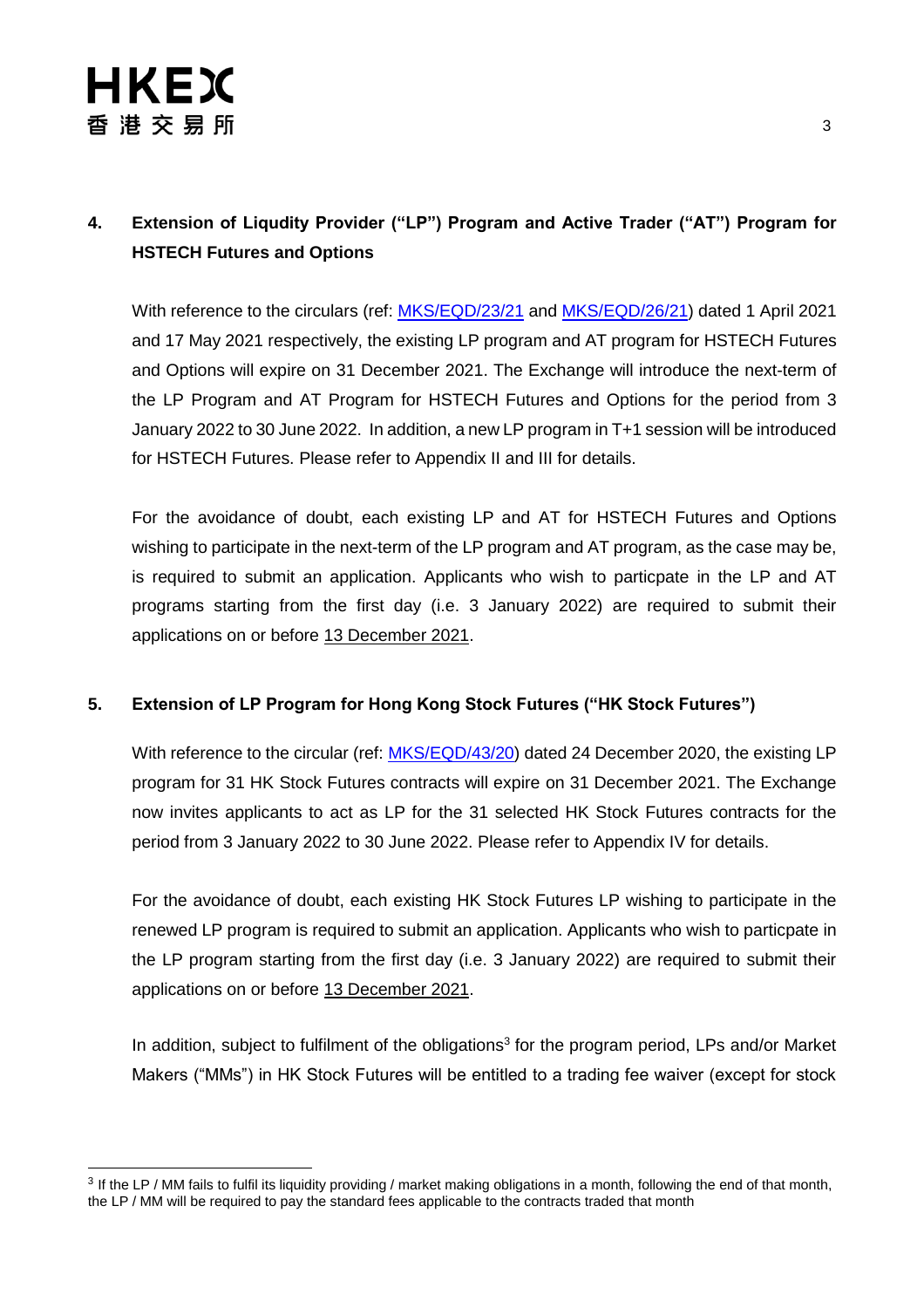

futures on Tracker Fund of Hong Kong and Hang Seng China Enterprises Index ETF<sup>4</sup>). Below is a summary of the trading fee schedule for HK Stock Futures:

| Tier ^ |                                         | Trading Fee Per Contract (in HKD)   |         |  |
|--------|-----------------------------------------|-------------------------------------|---------|--|
|        | Nominal Value Per<br>Contract (in HK\$) | From 3 January 2022 to 30 June 2022 |         |  |
|        |                                         | House / Client                      | LP / MM |  |
|        | > \$25,000                              | \$3.00                              | nil     |  |
| 2      | $> $10,000 - $25,000$                   | \$1.00                              | nil     |  |
| 3      | $\leq$ \$10,000                         | \$0.50                              | nı      |  |

^The tier level of each stock futures contract is reclassified on an annual basis to adjust for any substantial change in the nominal value due to market development, or as and when there are capital adjustments to the underlying stock. The current tier level is specified in the "Products – Listed Derivatives - Single Stock" section of the **HKEX website**.

### **6. Extension of Primary Market Maker ("PMM") Program for Hang Seng Index ("HSI") and Hang Seng China Enterprises Index ("HHI") Options**

The existing PMM program of HSI and HHI options will expire on 31 December 2021. The exchange now invites applicants to act as PMM for the HSI Options and HHI Options for the period from 3 January 2022 to 30 June 2022. Please refer to Appendix V for details.

For the avoidance of doubt, each existing PMM wishing to participate in the renewed PMM program is required to submit an application. Applicants who wish to particpate in the PMM program starting from the first day (i.e. 3 January 2022) are required to submit their applications on or before 13 December 2021.

Interested parties for the abovementioned LP, AT and PMM programs should contact Mr. Alan Shum [\(AlanShum@hkex.com.hk\)](mailto:AlanShum@hkex.com.hk), Mr. Aaron Thio [\(AaronThio@hkex.com.hk\)](mailto:AaronThio@HKEX.COM.HK), Ms. Emily Huang [\(EmilyHuang@hkex.com.hk\)](mailto:EmilyHuang@HKEX.COM.HK) and and Ms Mercy Liu [\(MercyLiu@hkex.com.hk\)](file:///C:/Users/wallacechan/AppData/Local/Microsoft/Windows/INetCache/Content.Outlook/NOD065RS/MercyLiu@hkex.com.hk) for application details.

<sup>4</sup> LP / MM will be required to pay the standard fee for stock futures on Tracker Fund of Hong Kong and Hang Seng China Enterprises Index ETF for the contracts traded.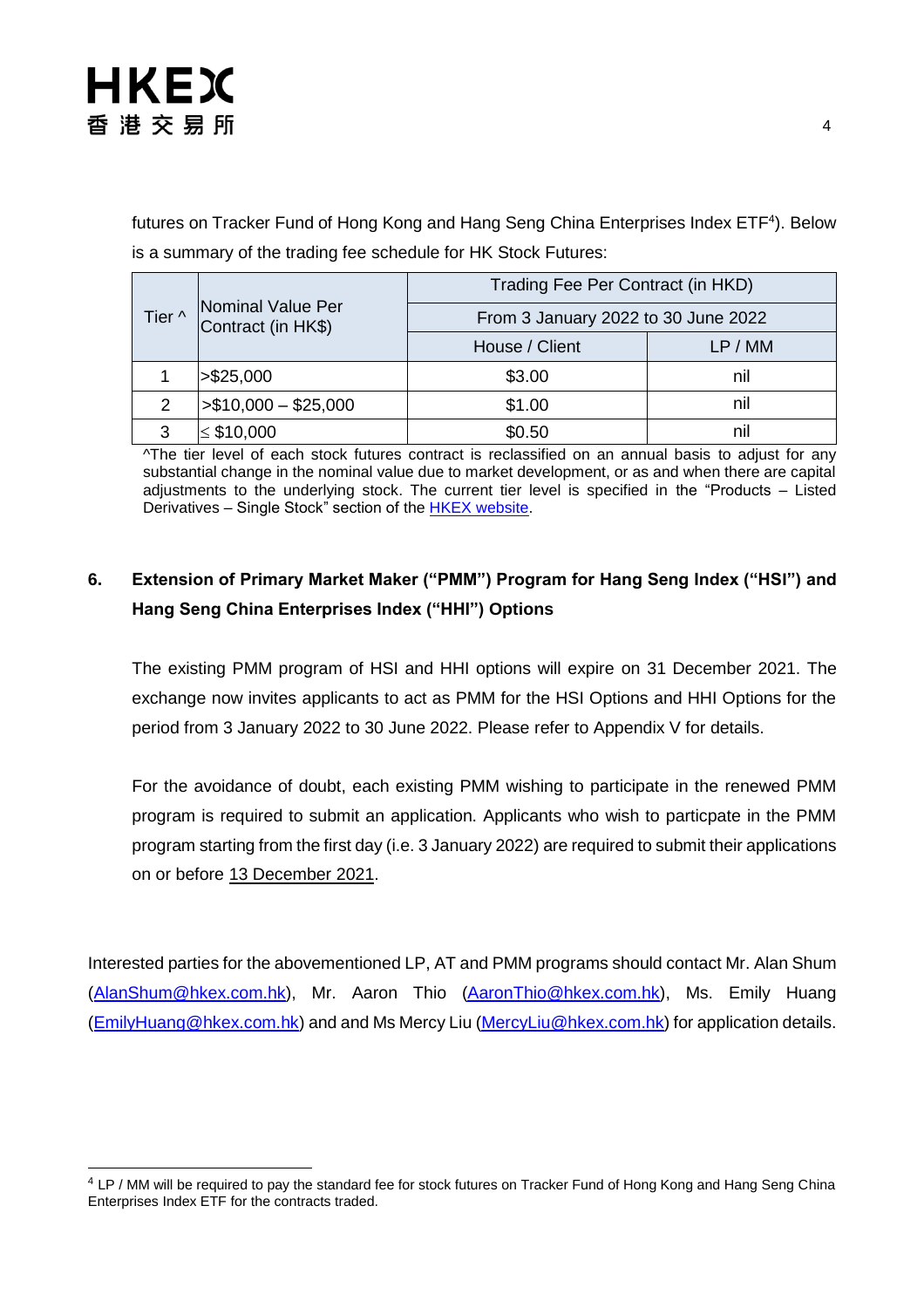

Alexander Siu Co-Head Equities Product Development Markets Division

*This circular has been prepared in English with a Chinese translation. If there is any inconsistencies between the two versions, the English version shall prevail.*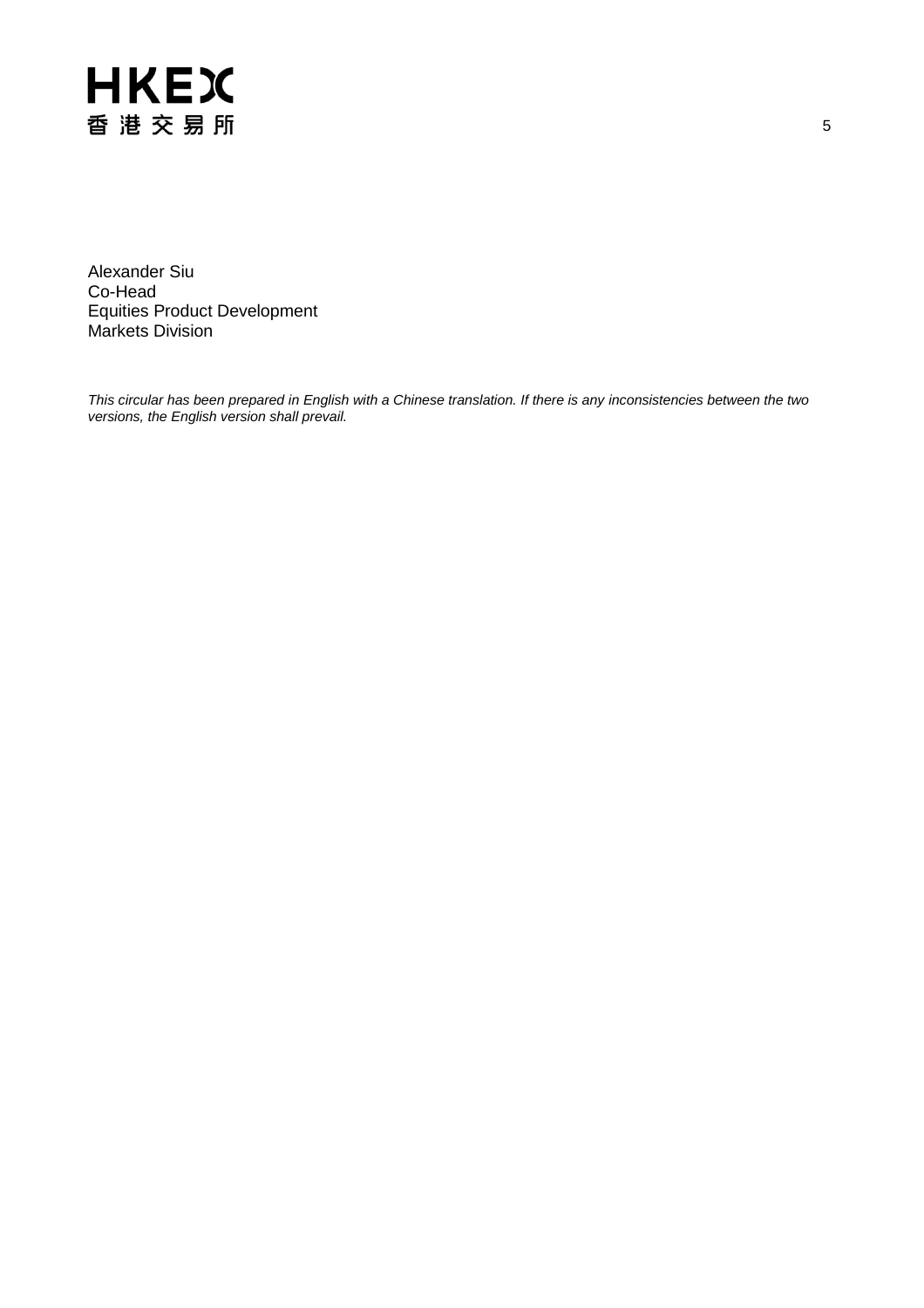### **Block Trade Participant ("BTP") Program**

|                                  | <b>BTP Program</b>                                                                                                                                                                                                                                                                                                                                                                                                                                                                                                                                                                                                                                                                                                    |
|----------------------------------|-----------------------------------------------------------------------------------------------------------------------------------------------------------------------------------------------------------------------------------------------------------------------------------------------------------------------------------------------------------------------------------------------------------------------------------------------------------------------------------------------------------------------------------------------------------------------------------------------------------------------------------------------------------------------------------------------------------------------|
| Program Period                   | From 3 January 2022 to 31 December 2022, subject to review afterwards                                                                                                                                                                                                                                                                                                                                                                                                                                                                                                                                                                                                                                                 |
| Eligibility                      | Only EPs with a track record of reporting block trades on any one of the HKFE<br>$\bullet$<br>flagship products (including HSI futures, HSI options, HSCEI futures, HSCEI<br>options and/or MSCI Suite) via Block Trade Facility in HKATS in the past 12<br>months will be eligible to sign up to the program. EPs should have executed<br>at least 100,000 contracts in the past 12 months in any one of the HKFE's<br>flagship products to be considered to have a track record of reporting block<br>trades.<br>EP must be acting as an agent of the block trades. Those who act only as a<br>$\bullet$<br>principal will not be eligible for the program.                                                         |
| Requirement                      | EPs will have to submit an application form to HKFE and declare they are only<br>$\bullet$<br>acting as an agent in relation to the block trades.<br>For monitoring purposes, EPs will be required to provide a description of their<br>$\bullet$<br>clearing arrangement, the number of DCASS accounts they have and the<br>function of each account.                                                                                                                                                                                                                                                                                                                                                                |
| <b>Trades Captured</b>           | Trades reported via Block Trade Facility function in HKATS                                                                                                                                                                                                                                                                                                                                                                                                                                                                                                                                                                                                                                                            |
| Minimum Volume<br>Requirement    | Each qualified participant will have to execute at least 30,000 contracts (buy +<br>sell) block trades in the MSCI Suite Note each quarter.                                                                                                                                                                                                                                                                                                                                                                                                                                                                                                                                                                           |
| Performance<br>Measurement       | Upon meeting the volume requirement in a given quarter, BTPs will be ranked<br>based on the total number of valid block trade contracts executed in the MSCI<br>Suite. Only the top 3 BTPs in any given quarter will receive incentives. Reset<br>quarterly.                                                                                                                                                                                                                                                                                                                                                                                                                                                          |
| Cash Incentives<br>(per quarter) | Top 3:<br>1st: HKD \$1,200,000<br>2nd: HKD \$450,000<br>3rd: HKD \$150,000                                                                                                                                                                                                                                                                                                                                                                                                                                                                                                                                                                                                                                            |
| <b>Notes</b>                     | The Exchange reserves the right to require all qualified BTPs to submit a month-<br>end trade report detailing every block trade conducted in the market. In this<br>report, they will have to provide details of every block trade (underlying<br>instruments, the structure, size and price), the give up account details, indicate<br>the client type of buyer or seller if applicable (hedge funds, asset managers,<br>broker dealers, proprietary traders or house principal desks) and indicate if the<br>buyer and seller are two different beneficial owners. Where circumstances<br>warrant, BTPs would also be requested to provide documentary evidence to<br>demonstrate the block trades should qualify. |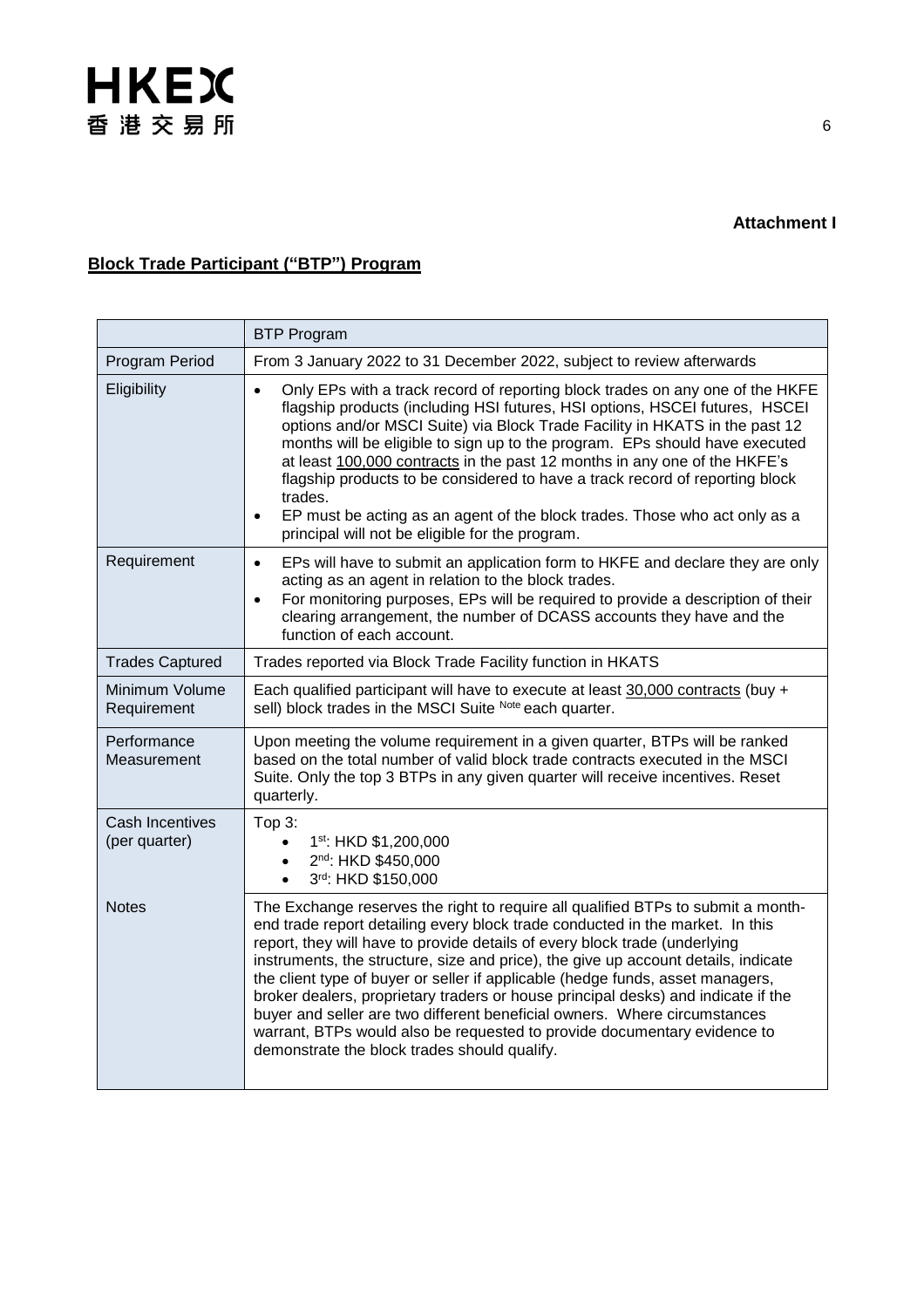Notes for the Contracts in the MSCI Suite :

- 1. MSCI AC Asia ex Japan Net Total Return Index Futures
- 2. MSCI Australia Net Total Return (USD) Index Futures
- 3. MSCI China A 50 Connect (USD) Index Futures
- MSCI China (USD) Index Futures
- 5. MSCI China Net Total Return (USD) Index Futures
- 6. MSCI China Free (USD) Index Futures
- 7. MSCI China Free Net Total Return (USD) Index Futures
- 8. MSCI EM Asia ex China Net Total Return (USD) Index Futures
- 9. MSCI EM Asia ex Korea Net Total Return (USD) Index Futures
- 10. MSCI EM Asia Net Total Return (USD) Index Futures
- 11. MSCI EM EMEA Net Total Return (USD) Index Futures
- 12. MSCI EM ex China Net Total Return (USD) Index Futures
- 13. MSCI EM ex Korea Net Total Return (USD) Index Futures
- 
- 14. MSCI EM LatAm Net Total Return (USD) Index Futures<br>15. MSCI Emerging Markets (USD) Index Futures
- 15. MSCI Emerging Markets (USD) Index Futures<br>16. MSCI Emerging Markets Net Total Return (US 16. MSCI Emerging Markets Net Total Return (USD) Index Futures
- 17. MSCI Hong Kong Net Total Return (USD) Index Futures
- 18. MSCI India (USD) Index Futures<br>19. MSCI India Net Total Return (US
- MSCI India Net Total Return (USD) Index Futures
- 20. MSCI Indonesia Index (USD) Futures
- 21. MSCI Indonesia Net Total Return (USD) Index Futures<br>22. MSCI Japan (JPY) Index Futures
- MSCI Japan (JPY) Index Futures
- 23. MSCI Japan Net Total Return (JPY) Index Futures
- 24. MSCI Japan Net Total Return (USD) Index Futures<br>25. MSCI Malaysia (USD) Index Futures
- MSCI Malaysia (USD) Index Futures
- 26. MSCI Malaysia Net Total Return (USD) Index Futures
- 27. MSCI New Zealand Net Total Return (USD) Index Futures
- 28. MSCI Pacific ex Japan Net Total Return (USD) Index Futures
- 29. MSCI Pacific Net Total Return (USD) Index Futures
- 30. MSCI Philippines (USD) Index Futures
- 31. MSCI Philippines Net Total Return (USD) Index Futures
- 32. MSCI Singapore Free (SGD) Index Futures
- 33. MSCI Singapore Free Net Total Return (USD) Index Futures
- 34. MSCI Singapore Net Total Return (USD) Index Futures
- 35. MSCI Taiwan (USD) Index Futures
- 36. MSCI Taiwan Net Total Return (USD) Index Futures
- 37. MSCI Taiwan 25/50 (USD) Index Futures
- 38. MSCI Taiwan 25/50 Net Total Return (USD) Index Futures
- 39. MSCI Thailand (USD) Index Futures
- 40. MSCI Thailand Net Total Return (USD) Index Futures
- 41. MSCI Vietnam (USD) Index Futures
- 42. MSCI Vietnam Net Total Return (USD) Index Futures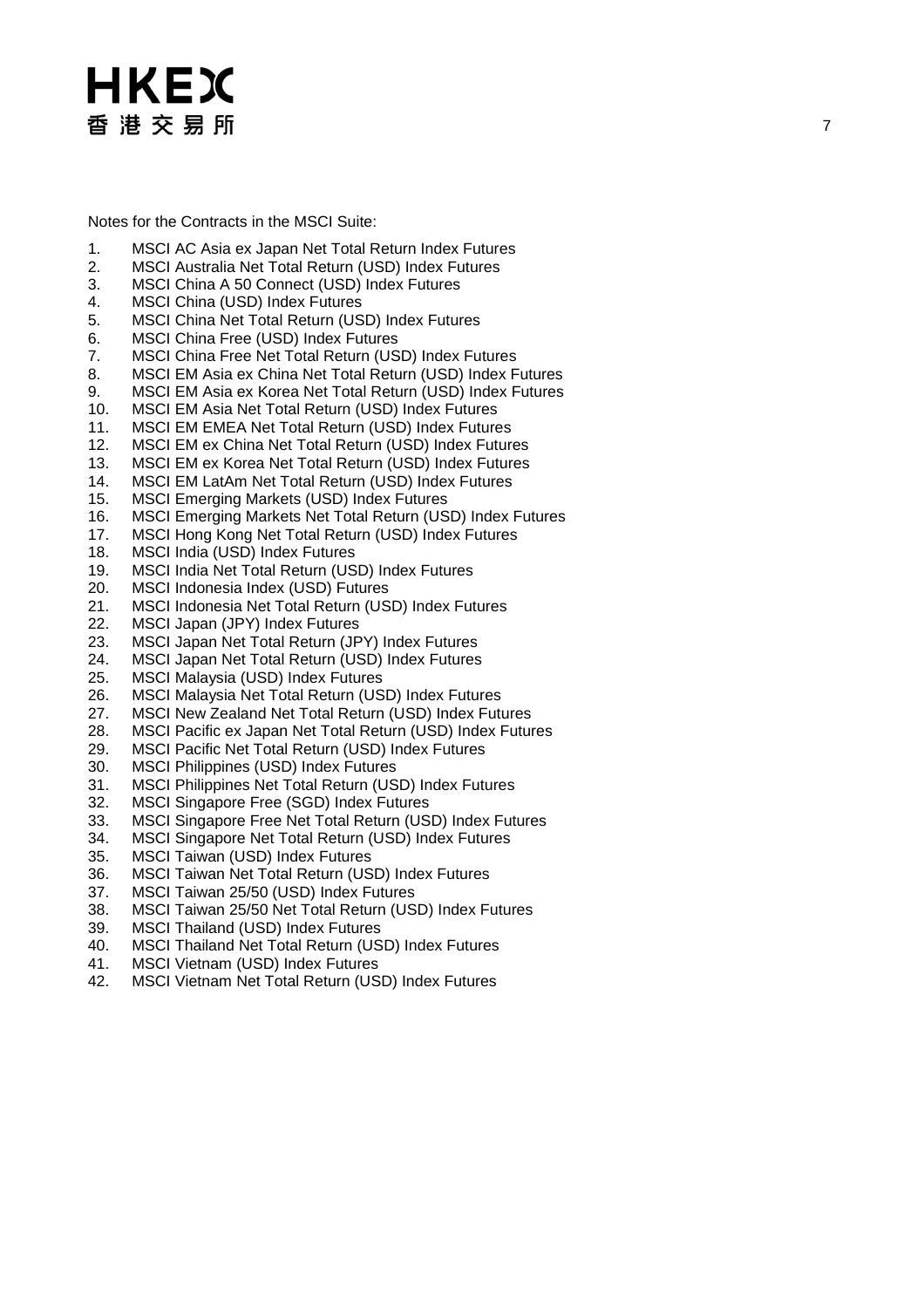### **LP Program for HSTECH Futures and Options**

#### **i. T Session LP Program for HSTECH Futures**

|                              | T Session LP (HSTECH Futures)                                                                                          |                                                                   |                                    |                                          |                                                                  |
|------------------------------|------------------------------------------------------------------------------------------------------------------------|-------------------------------------------------------------------|------------------------------------|------------------------------------------|------------------------------------------------------------------|
| Program Period               |                                                                                                                        | From 3 January 2022 to 30 June 2022, subject to review afterwards |                                    |                                          |                                                                  |
| Eligibility                  |                                                                                                                        | EPs or direct clients of EPs                                      |                                    |                                          |                                                                  |
| Obligations                  | Provide 2-way continuous bid/ask quotes ("CQ") in T session according to the<br>tiered structure of obligations below: |                                                                   |                                    |                                          |                                                                  |
|                              | <b>Tier</b><br>A                                                                                                       | Maximum Bid/Ask<br>Spread<br>(% of bid price)<br>0.07%            | Minimum<br>Quantity<br>(contracts) | $%$ of<br>Trading<br><b>Hours</b><br>70% | <b>Monthly</b><br><b>HSTECH</b><br><b>Futures Volumes</b><br>n/a |
|                              | B<br>$\mathsf C$                                                                                                       | 0.10%                                                             | 2                                  | 70%<br>50% -70%                          | n/a<br>1,000                                                     |
|                              | D                                                                                                                      |                                                                   |                                    | < 50%                                    | n/a                                                              |
| Quota                        | No quota limit                                                                                                         |                                                                   |                                    |                                          |                                                                  |
| Incentives:                  |                                                                                                                        |                                                                   |                                    |                                          |                                                                  |
| <b>Discounted</b>            |                                                                                                                        |                                                                   |                                    |                                          |                                                                  |
| <b>Trading Fee</b>           | Tier                                                                                                                   | <b>Discounted Trading fee</b>                                     |                                    | <b>OAPI Sub-licence Fee Waiver</b>       |                                                                  |
| (market making               | $\overline{A}$                                                                                                         | HKD 1.0 (80% discount)                                            |                                    | A waiver up to HKD 10,400 per month      |                                                                  |
| account only)<br>and         |                                                                                                                        |                                                                   |                                    | of the monthly sub-licence fee for 4     |                                                                  |
| OAPI Sub-                    | B                                                                                                                      | HKD 1.0 (80% discount)                                            |                                    | <b>OAPIS</b><br>Nil                      |                                                                  |
| licence Fee                  | $\mathsf{C}$                                                                                                           | HKD 1.75 (65% discount)                                           |                                    | Nil                                      |                                                                  |
| Waiver                       | D                                                                                                                      | HKD 2.5 (50% discount)                                            |                                    | Nil                                      |                                                                  |
| <b>Bundled Fee</b><br>Rebate | Nil                                                                                                                    |                                                                   |                                    |                                          |                                                                  |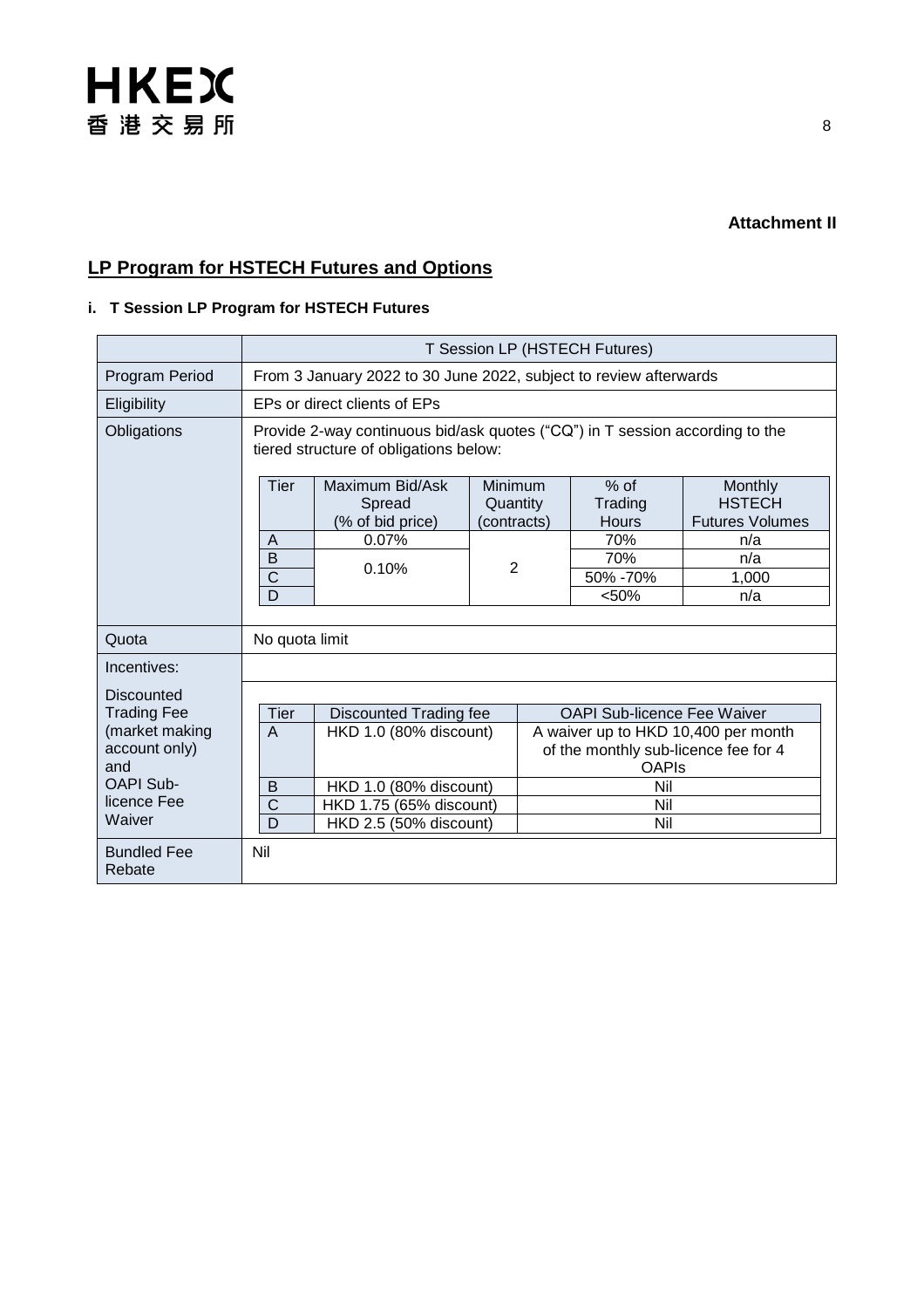#### **ii. T+1 Session LP Program for HSTECH Futures**

|                                                                  | T+1 Session LP (HSTECH Futures)                                                                                                                                                                                                                       |
|------------------------------------------------------------------|-------------------------------------------------------------------------------------------------------------------------------------------------------------------------------------------------------------------------------------------------------|
| Program Period                                                   | From 3 January 2022 to 30 June 2022, subject to review afterwards                                                                                                                                                                                     |
| Eligibility                                                      | EPs or direct clients of EPs                                                                                                                                                                                                                          |
| Obligations                                                      | Provide CQ of 50% of trading hours in T+1 session. Obligations including<br>quote size and spread will be determined through bidding process.                                                                                                         |
| Quota                                                            | 4                                                                                                                                                                                                                                                     |
| Incentives:                                                      |                                                                                                                                                                                                                                                       |
| <b>Discounted Trading</b><br>Fee (market making<br>account only) | HKD 1.0 (80% discount on standard trading fee) on HSTECH Futures                                                                                                                                                                                      |
| <b>Bundled Fee</b><br>Rebate                                     | Upon meeting its obligations, LP shall be entitled to a maximum of HKD<br>50,000 in incentives which will be calculated on a calendar month basis and<br>may comprise any or all of the following items:                                              |
|                                                                  | • HKD 6.5 (65% of standard trading fee) rebate on HSI Futures on a 1:1<br>volume basis according to the aggregate volume of HSTECH Futures and<br>Options;                                                                                            |
|                                                                  | • HKD 2.5 (71% of standard trading fee) rebate on HSCEI Futures on a 1:1<br>volume basis according to the aggregate volume of HSTECH Futures and<br>Options;                                                                                          |
|                                                                  | • Market data fees paid by the LP directly or indirectly to HKEX Information<br>Services Limited for the relevant month;                                                                                                                              |
|                                                                  | • Hosting services fees paid by the LP directly or indirectly to HKEX Hosting<br>Services Limited for the relevant month; and                                                                                                                         |
|                                                                  | • A waiver of up to HK\$2,600 per month of the monthly sub-licence fee for<br>OAPI to HKATS.                                                                                                                                                          |
|                                                                  | The rebates will be provided in the following order: (i) Exchange fees for<br>trading in HSI Futures; (ii) Exchange fees for trading in HSCEI Futures; (iii)<br>market data fees; (iv) hosting services fees; and (v) OAPI sub-licence fee<br>waiver. |
| <b>OAPI Sub-licence</b><br>Fee Waiver                            | See item above                                                                                                                                                                                                                                        |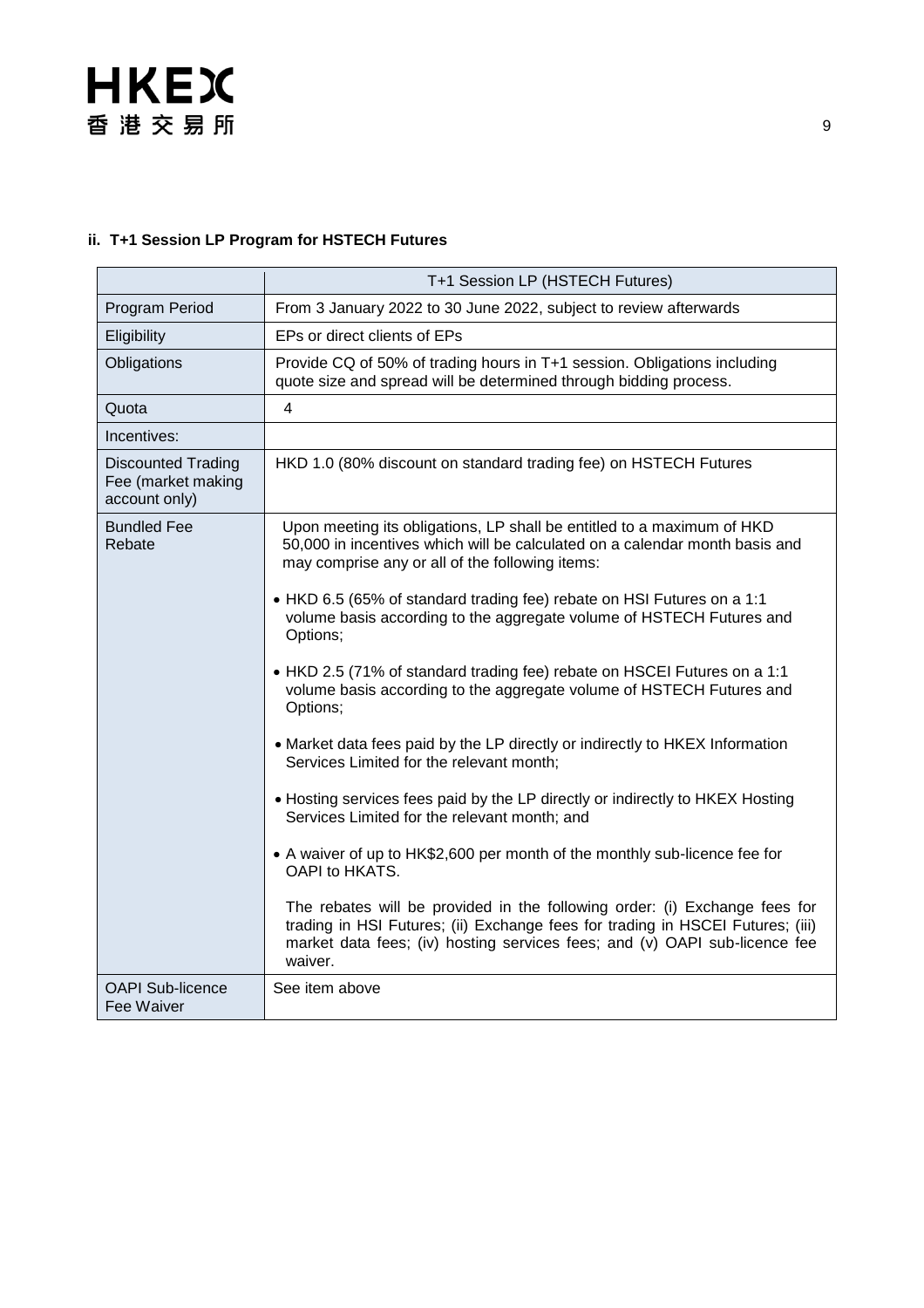#### **iii. T Session LP Program for HSTECH Options**

|                                                                            | T Session LP Program for HSTECH Options                                                                                                                                                                                        |                                                                                                                          |  |  |
|----------------------------------------------------------------------------|--------------------------------------------------------------------------------------------------------------------------------------------------------------------------------------------------------------------------------|--------------------------------------------------------------------------------------------------------------------------|--|--|
| Program Period                                                             | From 3 January 2022 to 30 June 2022, subject to review afterwards                                                                                                                                                              |                                                                                                                          |  |  |
| Eligibility                                                                | EPs or direct clients of EPs                                                                                                                                                                                                   |                                                                                                                          |  |  |
| Quota                                                                      | No quota limit                                                                                                                                                                                                                 |                                                                                                                          |  |  |
| Obligations                                                                | • LP will provide CQ for 65% of trading hours in T session for not less than 50<br>option series (chosen from the selection pool in Table 1 below);                                                                            |                                                                                                                          |  |  |
|                                                                            | Maximum bid/offer spreads: see Table 2 below;                                                                                                                                                                                  |                                                                                                                          |  |  |
|                                                                            | Minimum quote size: 5 contracts                                                                                                                                                                                                |                                                                                                                          |  |  |
| Incentives:                                                                |                                                                                                                                                                                                                                |                                                                                                                          |  |  |
| <b>Discounted</b><br><b>Trading Fee</b><br>(market making<br>account only) | Criteria<br>If LP meets its obligations in full:<br>If LP meets its obligations in providing<br>the minimum quote quantity within the<br>maximum bid/offer spread in 50% or<br>more but less than 65% of the trading<br>hours: | Discounted Trading fee on both<br><b>HSTECH Futures and Options</b><br>HKD 1.0 (80% discount)<br>HKD 1.75 (65% discount) |  |  |
|                                                                            | If the LP meets its obligations in<br>providing the minimum quote quantity<br>within the maximum bid/offer spread in<br>less than 50% of the trading hours:                                                                    | HKD 2.5 (50% discount)                                                                                                   |  |  |
| <b>OAPI Sub-licence</b><br>Fee Waiver                                      | Upon fulfilling the obligations, LP shall be entitled to a waiver of up to HKD 15,600<br>per month of the monthly sub-licence fee for 6 OAPIs.                                                                                 |                                                                                                                          |  |  |

Each LP's performance will be measured on per contract per month basis. In the event that an LP fails its obligation, the LP will be required to pay the difference between the discounted trading fee for successfully meeting obligations and the discounted trading fee for failing to meet obligations and there will be no OAPI waiver given to the LP. Should an existing LP not fulfil the obligations for a period of two consecutive months, the Exchange reserves the right to terminate the LP.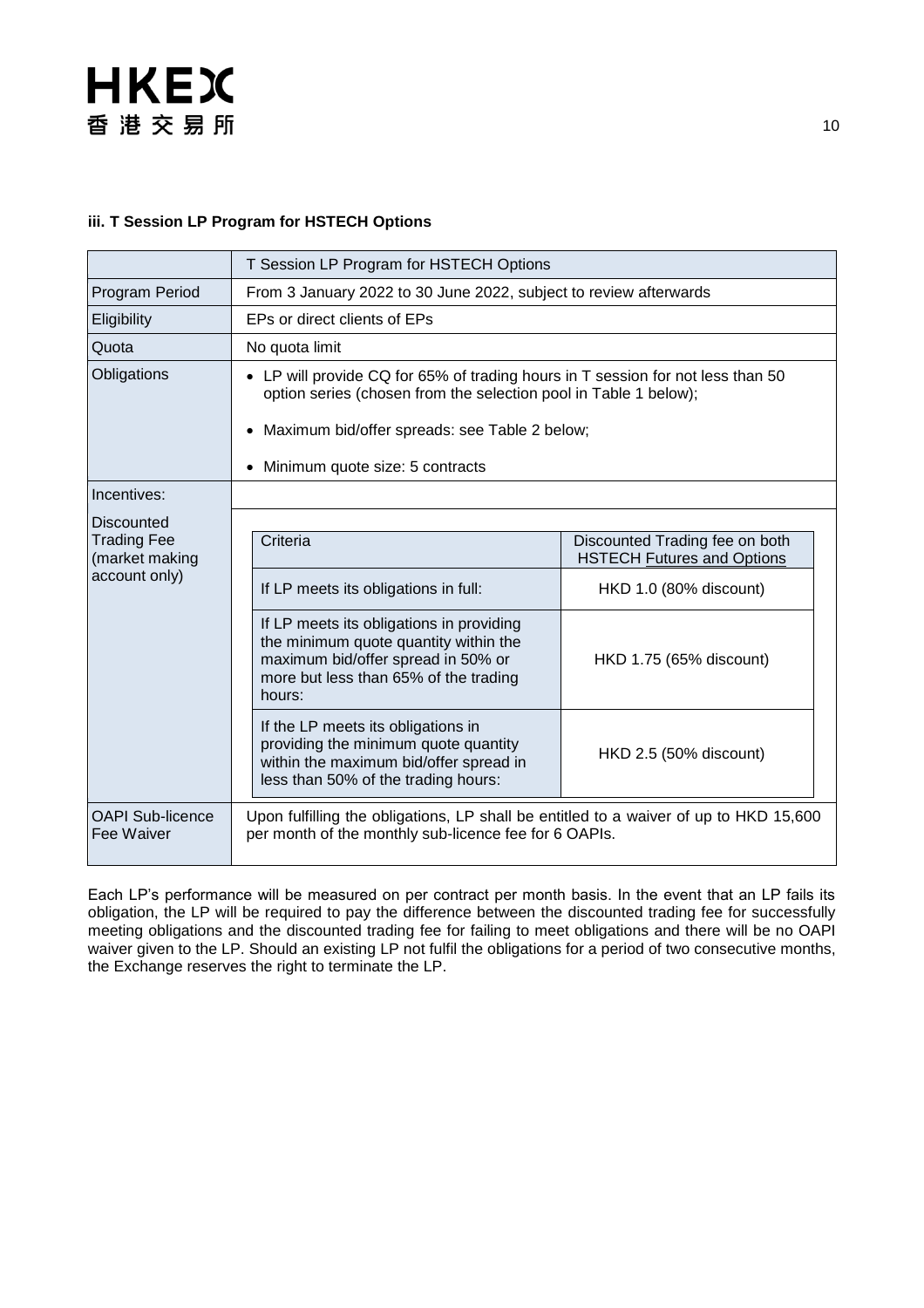| $1800 - 1$ – Options scrips scieduoir |                      | Series for selection |     |  |
|---------------------------------------|----------------------|----------------------|-----|--|
| <b>Contract Month</b>                 | <b>Option Series</b> | Call                 | Put |  |
| Spot Calendar Month                   | Out-of-the-Money     | 15                   | 15  |  |
|                                       | In-the-Money         |                      |     |  |
| Next Calendar Month                   | Out-of-the-Money     | 15                   | 15  |  |
|                                       | In-the-Money         |                      |     |  |
| <b>First Quarter Month</b>            | Out-of-the-Money     | 10                   | 10  |  |
|                                       | In-the-Money         |                      |     |  |
| Second Quarter Month                  | Out-of-the-Money     | 10                   | 10  |  |
|                                       | In-the-Money         | ົ                    |     |  |
| Total                                 |                      |                      | 116 |  |

#### **Table 1 – Options series selection**

#### **Table 2 – Maximum options bid/offer spread**

| <b>Contract Month</b>                                         | <b>Option Premium</b> | Maximum Bid/Offer Spread                           |
|---------------------------------------------------------------|-----------------------|----------------------------------------------------|
| Spot Calendar Month and   1-750 points<br>Next Calendar Month |                       | 30 points or 10% of bid price, whichever is higher |
|                                                               | More than 750 points  | 75 points                                          |
| First Quarter Month and<br>Second Quarter Month               | 1-750 points          | 40 points or 20% of bid price, whichever is higher |
|                                                               | More than 750 points  | 150 points                                         |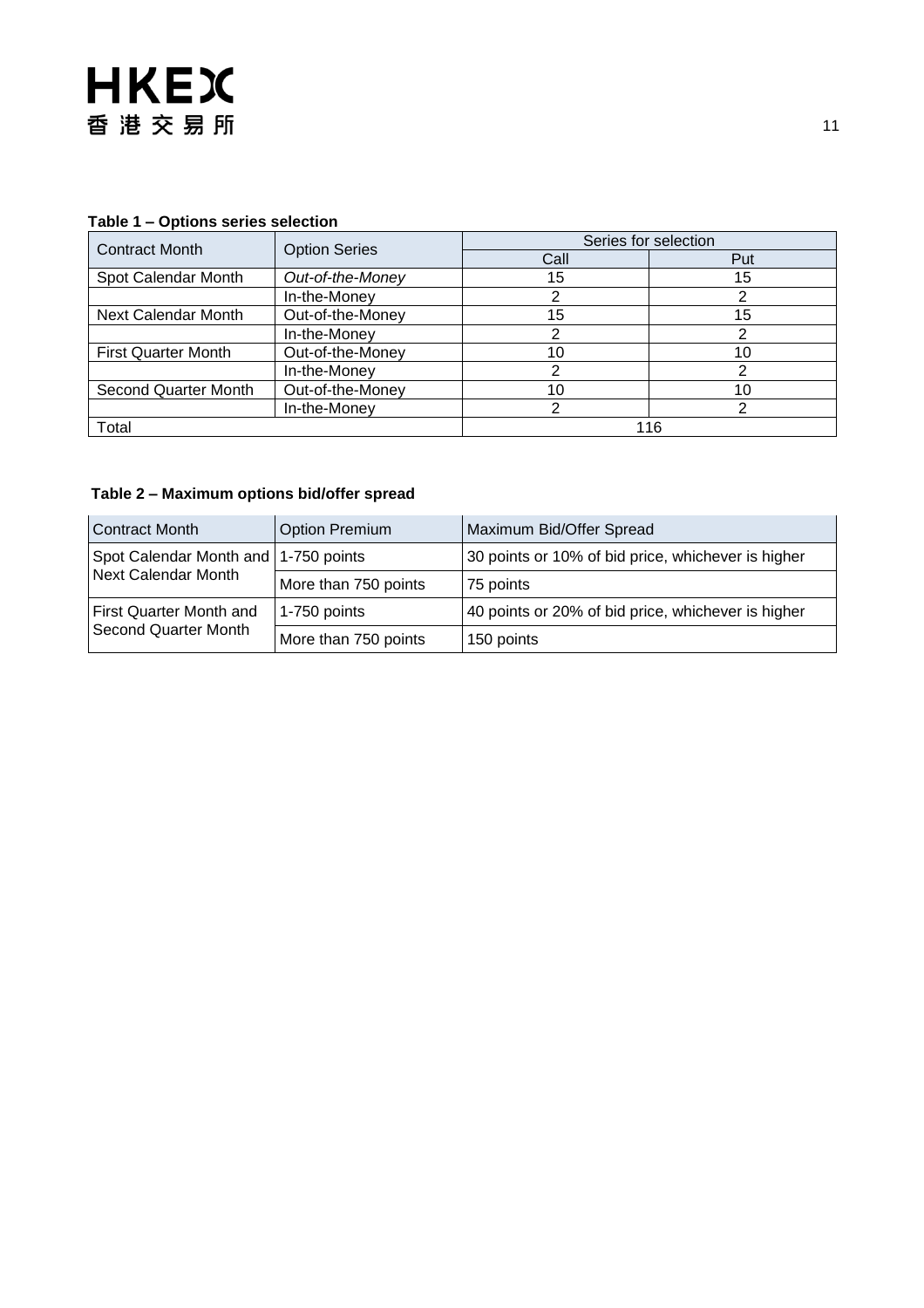#### **Attachment III**

#### **AT Program for HSTECH Futures and Options**

|                   | AT Program for HSTECH Futures and Options                                                                                                                                                                                                                                                                                                                                                                                                                                                                                                                                                                                                                                                                                          |
|-------------------|------------------------------------------------------------------------------------------------------------------------------------------------------------------------------------------------------------------------------------------------------------------------------------------------------------------------------------------------------------------------------------------------------------------------------------------------------------------------------------------------------------------------------------------------------------------------------------------------------------------------------------------------------------------------------------------------------------------------------------|
| Program Period    | From 3 January 2022 to 30 June 2022, subject to review afterwards                                                                                                                                                                                                                                                                                                                                                                                                                                                                                                                                                                                                                                                                  |
| Eligibility       | EPs or direct clients of EPs                                                                                                                                                                                                                                                                                                                                                                                                                                                                                                                                                                                                                                                                                                       |
| Quota             | No quota limit                                                                                                                                                                                                                                                                                                                                                                                                                                                                                                                                                                                                                                                                                                                     |
| Obligations       | Each AT will need to meet a monthly minimum aggregated clearing volume of 1,000<br>contracts in HSTECH Futures and Options to be eligible for the incentive ("Minimum<br>Monthly Clearing Volume Thresholds").<br>Block volume (i.e. trades reported via Block Trade Facility function in HKATS) will not<br>be counted in the AT program.                                                                                                                                                                                                                                                                                                                                                                                         |
| <b>Incentives</b> | Upon meeting the Minimum Monthly Clearing Volume Thresholds, AT will be entitled<br>to a discounted trading fee of $HKD$ 1.75* (i.e. equivalent to 35% of standard trading<br>fee) for each HSTECH Futures and Options contract.<br>*Notes:<br>During the 50% trading fee discount period, AT will pay a trading fee of HKD 2.5<br>for each concluded contract and will receive a rebate of HKD 0.75 for each<br>contract upon meeting the Minimum Monthly Clearing Volume Threshold.<br>Should the trading fee discount be discontinued, AT will pay a trading fee of HKD<br>5 for each concluded contract and will receive a rebate of HKD 3.25 for each<br>contract upon meeting the Minimum Monthly Clearing Volume Threshold. |

If AT does not meet the obligations consistently for two months, the Exchange reserves the right to terminate the AT.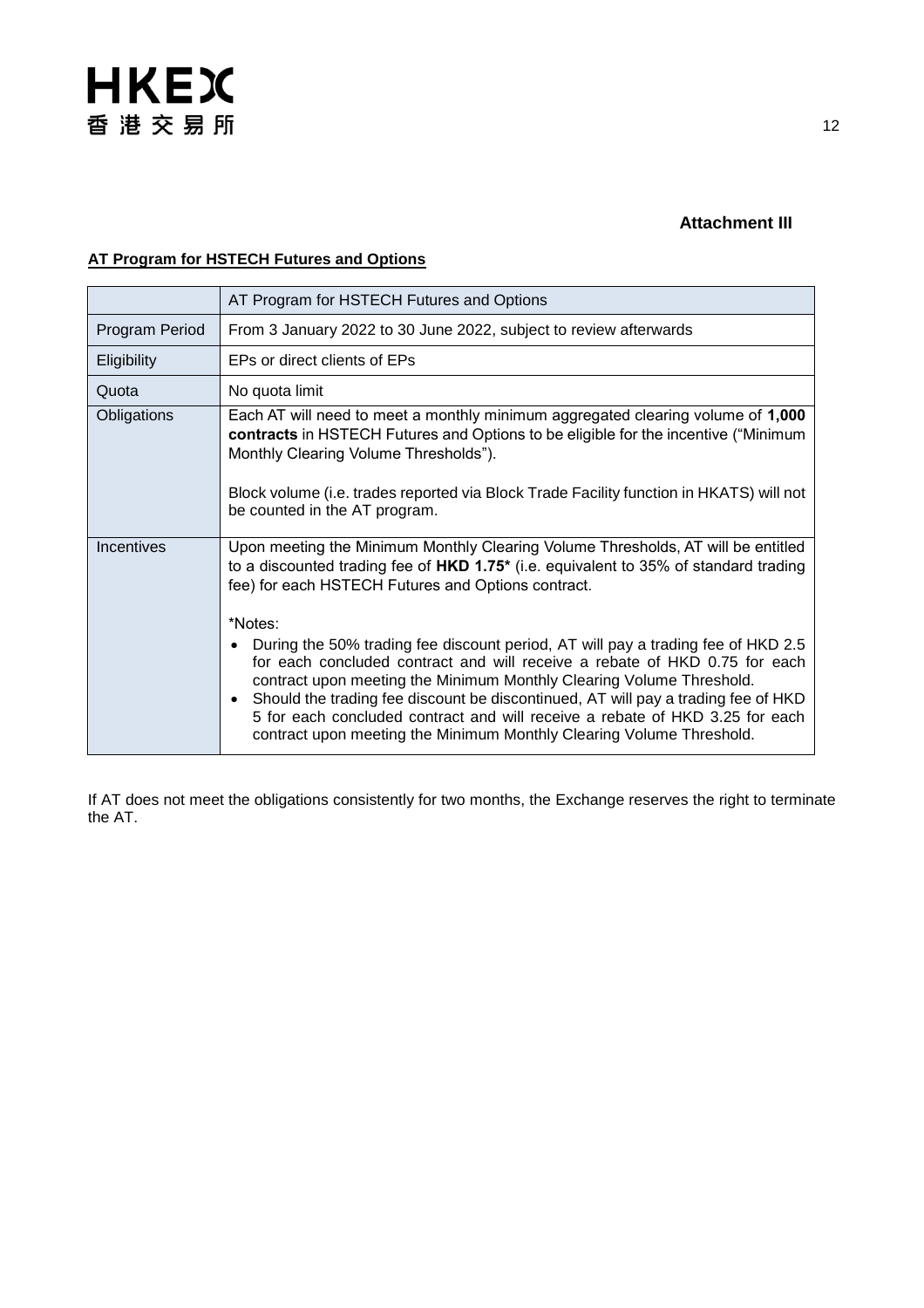

#### **Attachment IV**

#### **LP Program for HK Stock Futures**

|                                             | LP Program for HK Stock Futures                                                                                                                                                                                                                                                    |                              |                |                                   |  |
|---------------------------------------------|------------------------------------------------------------------------------------------------------------------------------------------------------------------------------------------------------------------------------------------------------------------------------------|------------------------------|----------------|-----------------------------------|--|
| Program Period                              | From 3 January 2022 to 30 June 2022, subject to review afterwards                                                                                                                                                                                                                  |                              |                |                                   |  |
| Eligibility                                 |                                                                                                                                                                                                                                                                                    | EPs or direct clients of EPs |                |                                   |  |
| Quota                                       | No quota limit                                                                                                                                                                                                                                                                     |                              |                |                                   |  |
| Obligations                                 | LP will provide CQ for 70% of trading hours in assigned contract months (See table<br>below of the obligations details)                                                                                                                                                            |                              |                |                                   |  |
| Incentives:                                 |                                                                                                                                                                                                                                                                                    |                              |                |                                   |  |
| <b>Trading Fee</b>                          |                                                                                                                                                                                                                                                                                    |                              |                |                                   |  |
| Waiver                                      |                                                                                                                                                                                                                                                                                    | Nominal Value<br>Per         |                | Trading Fee Per Contract (in HKD) |  |
| (Market Maker<br>account only)              | Tier                                                                                                                                                                                                                                                                               | Contract (in HK\$)           | House / Client | LP/MM                             |  |
|                                             | 1                                                                                                                                                                                                                                                                                  | > \$25,000                   | 3.00           | Nil                               |  |
|                                             | 2                                                                                                                                                                                                                                                                                  | $> $10,000 - $25,000$        | 1.00           | Nil                               |  |
|                                             | 3                                                                                                                                                                                                                                                                                  | $\leq$ \$10,000              | 0.50           | Nil                               |  |
|                                             |                                                                                                                                                                                                                                                                                    |                              |                |                                   |  |
| <b>OAPI Sub-</b><br>licence Fee<br>Waiver   | Upon fulfilling the obligations, LP shall be entitled to a waiver of up to HKD 5,200 per<br>month per HK Stock Futures of the monthly sub-licence fee for 2 OAPIs to HKATS.                                                                                                        |                              |                |                                   |  |
| <b>Securities</b><br><b>Throttle Waiver</b> | Waiver of the one-off fee (i.e. HKD 50,000) for an increase in the Central Gateway<br>throughput rate (Securities Throttle) by one standard Securities Throttle rate per<br>contract. Such waiver will be granted by the Exchange on a first-come, first served basis <sup>5</sup> |                              |                |                                   |  |

 $5$  Such waiver will be granted on a first-come, first serve basis, subject to the availability of the fee waiver quota set by the Exchange for all LPs and market makers (Note: EP is required to fill in an application form for the increase in throughput rate)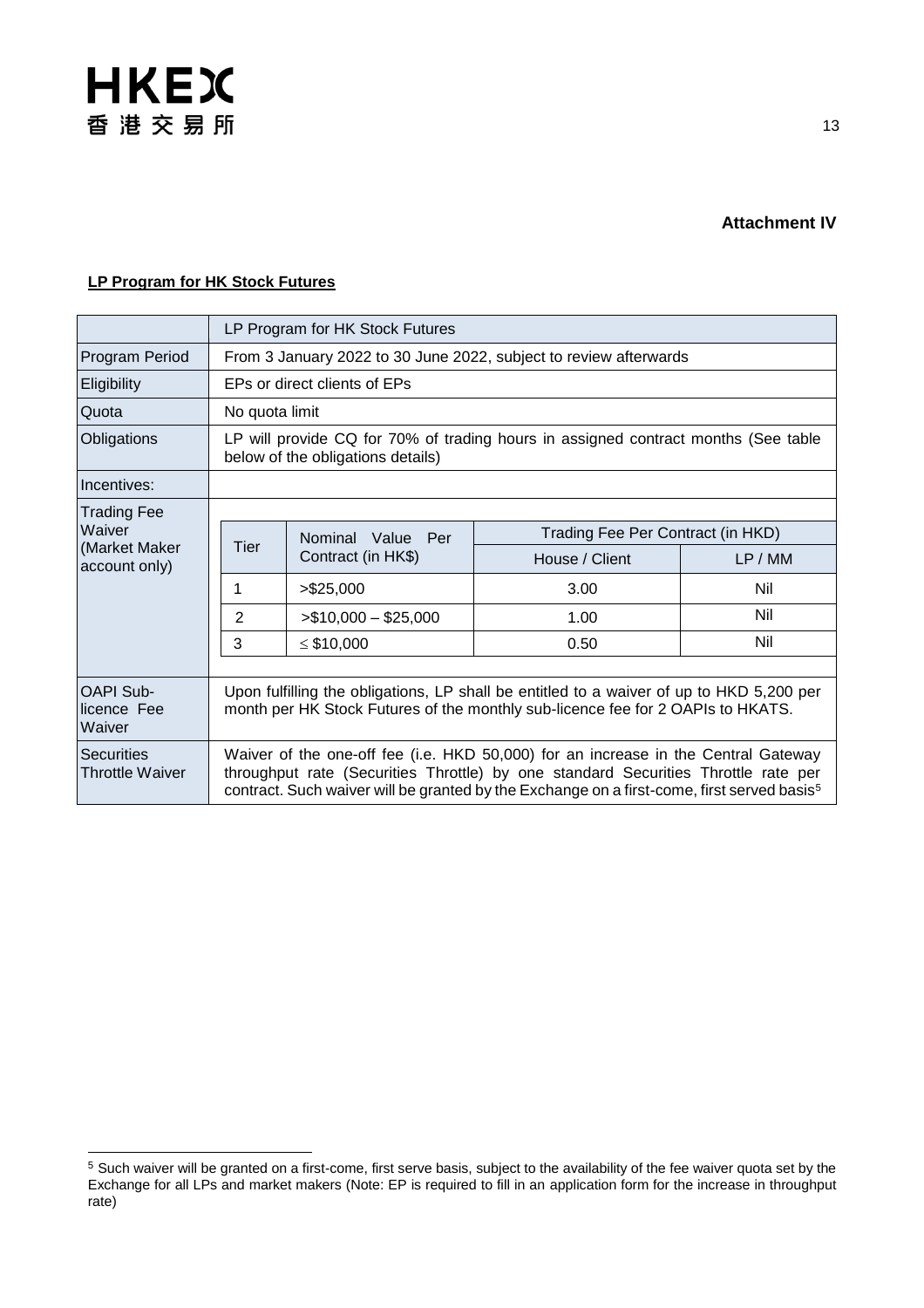LP will be required to provide CQ in any of the 31 HK Stock Futures contracts below:

| <b>Stock</b><br>Code | <b>Underlying Stock</b>                         | Assigned<br>Contract<br><b>Months</b> | Minimum<br>% Trading<br>Hours<br>Coverage | Max Bid/Ask<br>Spread                                                                                           | Minimum Quote<br>Quantity<br>(contracts) |
|----------------------|-------------------------------------------------|---------------------------------------|-------------------------------------------|-----------------------------------------------------------------------------------------------------------------|------------------------------------------|
| 5                    | <b>HSBC Holdings Plc.</b>                       | Spot and<br>next<br>calendar<br>month | 70%                                       | 4 times the best<br>bid / offer<br>spread of the<br>underlying stock<br>or HK\$0.15,<br>whichever is<br>greater | 10                                       |
| 388                  | Hong Kong Exchanges and Clearing Ltd.           |                                       |                                           |                                                                                                                 | 10                                       |
| 700                  | Tencent Holdings Ltd.                           |                                       |                                           |                                                                                                                 | 10                                       |
| 939                  | China Construction Bank Corporation             |                                       |                                           |                                                                                                                 | 10                                       |
| 941                  | China Mobile Ltd.                               |                                       |                                           |                                                                                                                 | 10                                       |
| 1398                 | Industrial and Commercial Bank of China Ltd.    |                                       |                                           |                                                                                                                 | 10                                       |
| 2318                 | Ping An Insurance (Group) Company of China, Ltd |                                       |                                           |                                                                                                                 | 10                                       |
| 2822                 | CSOP FTSE China A50 ETF                         |                                       |                                           |                                                                                                                 | 10                                       |
| 2823                 | iShares FTSE A50 China Index ETF                |                                       |                                           |                                                                                                                 | 10                                       |
| 3188                 | China AMC CSI300 Index ETF                      |                                       |                                           |                                                                                                                 | 10                                       |
| 27                   | Galaxy Entertainment Group Ltd.                 |                                       |                                           |                                                                                                                 | $\overline{5}$                           |
| 175                  | Geely Automobile Holdings Ltd.                  |                                       |                                           |                                                                                                                 | 5                                        |
| 386                  | China Petroleum & Chemical Corporation          |                                       |                                           |                                                                                                                 | 20                                       |
| 788                  | China Tower Corporation Ltd.                    |                                       |                                           |                                                                                                                 | 5                                        |
| 883                  | CNOOC Ltd.                                      |                                       |                                           |                                                                                                                 | 20                                       |
| 914                  | Anhui Conch Cement Company Ltd.                 |                                       |                                           |                                                                                                                 | 5                                        |
| 1299                 | AIA Group Ltd.                                  |                                       |                                           |                                                                                                                 | 5                                        |
| 1810                 | XiaoMi Corporation                              |                                       |                                           | 4 times the best                                                                                                | 5                                        |
| 1876                 | Budweiser Brewing Company APAC Ltd.             |                                       |                                           | bid / offer                                                                                                     | 5                                        |
| 1918                 | Sunac China Holdings Ltd.                       | Spot and                              |                                           | spread of the                                                                                                   | 5                                        |
| 1928                 | Sands China Ltd                                 | next<br>calendar                      | 70%                                       | underlying stock<br>or 0.5% of                                                                                  | 5                                        |
| 2007                 | Country Garden Holdings Company Ltd.            | month                                 |                                           | Quotation bid,                                                                                                  | $\overline{5}$                           |
| 2018                 | AAC Technologies Holdings Inc                   |                                       |                                           | whichever is<br>greater                                                                                         | $\overline{2}$                           |
| 2382                 | <b>Sunny Optical Technology</b>                 |                                       |                                           |                                                                                                                 | $\overline{2}$                           |
| 2628                 | China Life Insurance Company Ltd.               |                                       |                                           |                                                                                                                 | 20                                       |
| 3333                 | China Evergrande Group                          |                                       |                                           |                                                                                                                 | 5                                        |
| 3690                 | Meituan Dianping                                |                                       |                                           |                                                                                                                 | 5                                        |
| 3968                 | China Merchants Bank Co., Ltd.                  |                                       |                                           |                                                                                                                 | 10                                       |
| 9618                 | JD.com, Inc.                                    |                                       |                                           |                                                                                                                 | 5                                        |
| 9988                 | Alibaba Group Holdings Limited                  |                                       |                                           |                                                                                                                 | 5                                        |
| 9999                 | NetEase, Inc.                                   |                                       |                                           |                                                                                                                 | 5                                        |

Note: LP shall not be required to fulfil liquidity providing requirements during the first five minutes of each morning trading session.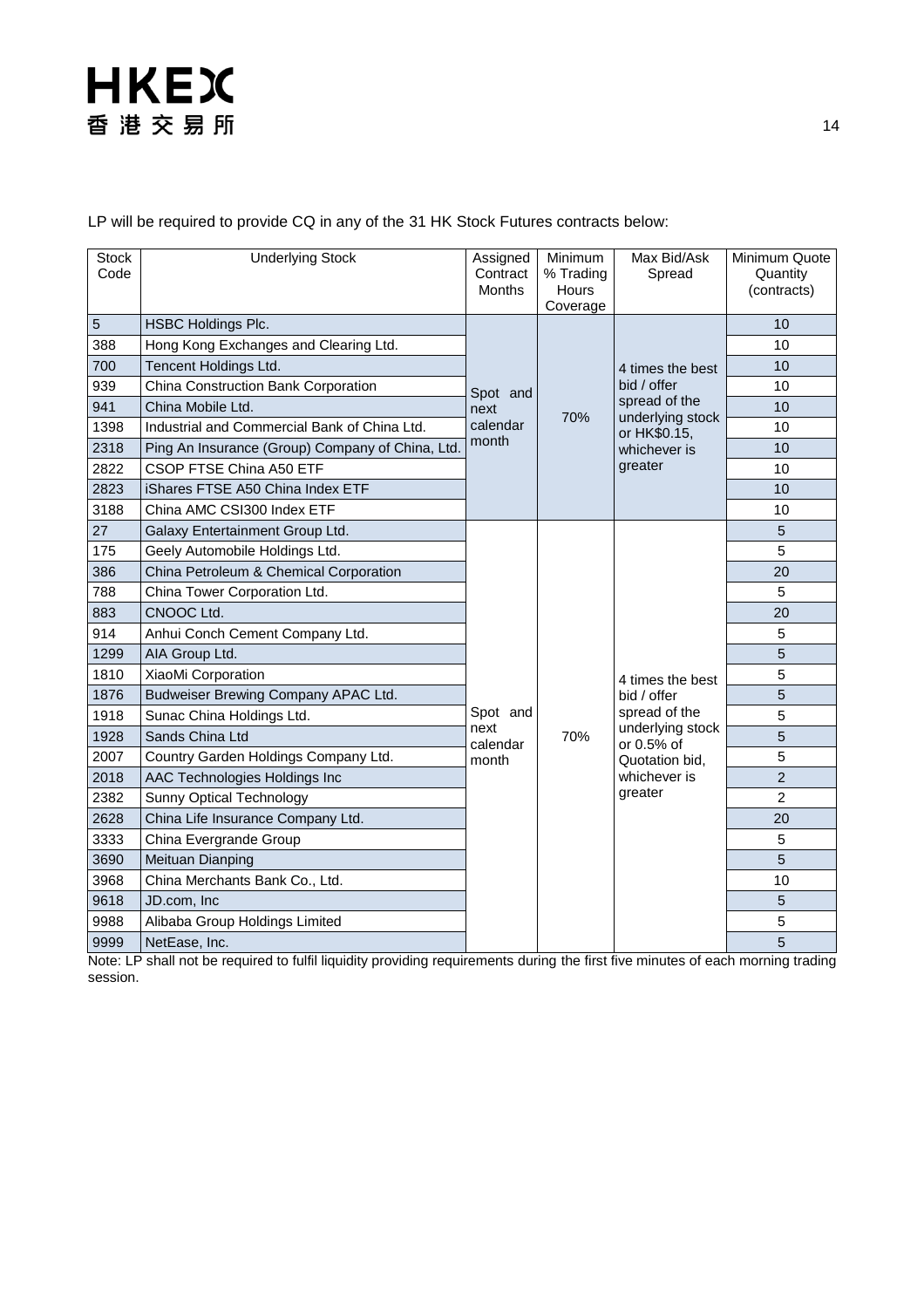

## **Appendix V**

#### **Index Options PMM**

|                                | PMM Program for HSI and HHI options                                                                                                                                                                                                                                                                                     |                                           |                                                                                                              |  |  |
|--------------------------------|-------------------------------------------------------------------------------------------------------------------------------------------------------------------------------------------------------------------------------------------------------------------------------------------------------------------------|-------------------------------------------|--------------------------------------------------------------------------------------------------------------|--|--|
| Program Period                 | From 3 January 2022 to 30 June 2022, subject to review afterwards                                                                                                                                                                                                                                                       |                                           |                                                                                                              |  |  |
| Eligibility                    | EPs or direct clients of EPs                                                                                                                                                                                                                                                                                            |                                           |                                                                                                              |  |  |
| Quota                          | 10 per product                                                                                                                                                                                                                                                                                                          |                                           |                                                                                                              |  |  |
| Obligations                    | Provide CQ in not less than 100 option series out of 238 option series in the series<br>selection pool for 90% of trading hours in T Session (See Table 1A for details); and<br>respond to at least 70% of the quote requests (QR) issued for all short-dated expiry months<br>in T Session (See Table 1B for details). |                                           |                                                                                                              |  |  |
| Incentives:                    |                                                                                                                                                                                                                                                                                                                         |                                           |                                                                                                              |  |  |
| Discounted                     |                                                                                                                                                                                                                                                                                                                         |                                           |                                                                                                              |  |  |
| <b>Trading Fee</b>             | Product                                                                                                                                                                                                                                                                                                                 | Trading Fee Per Contract (in HKD)         |                                                                                                              |  |  |
| (Market Maker<br>account only) |                                                                                                                                                                                                                                                                                                                         | Standard                                  | PMM/ Market maker providing continuous quotes ("CQMM")/<br>Market maker responding to quote request ("QRMM") |  |  |
|                                | <b>HSI Options</b>                                                                                                                                                                                                                                                                                                      | <b>HKD 10.00</b>                          | <b>HKD 2.00</b>                                                                                              |  |  |
|                                | <b>HHI Options</b>                                                                                                                                                                                                                                                                                                      | <b>HKD 3.50</b>                           | <b>HKD 0.50</b>                                                                                              |  |  |
|                                |                                                                                                                                                                                                                                                                                                                         |                                           |                                                                                                              |  |  |
| <b>OAPI Sub-</b>               |                                                                                                                                                                                                                                                                                                                         |                                           |                                                                                                              |  |  |
| licence Fee<br>Waiver          | <b>Products</b><br>No. of OAPIs with Monthly Sub-licence Fee Waiver                                                                                                                                                                                                                                                     |                                           |                                                                                                              |  |  |
|                                | <b>HSI Options</b>                                                                                                                                                                                                                                                                                                      | Up to 16 OAPIs (i.e. HKD41,600 per month) |                                                                                                              |  |  |
|                                | <b>HHI Options</b><br>Up to 8 OAPIs (i.e. HKD20,800 per month)                                                                                                                                                                                                                                                          |                                           |                                                                                                              |  |  |
|                                |                                                                                                                                                                                                                                                                                                                         |                                           |                                                                                                              |  |  |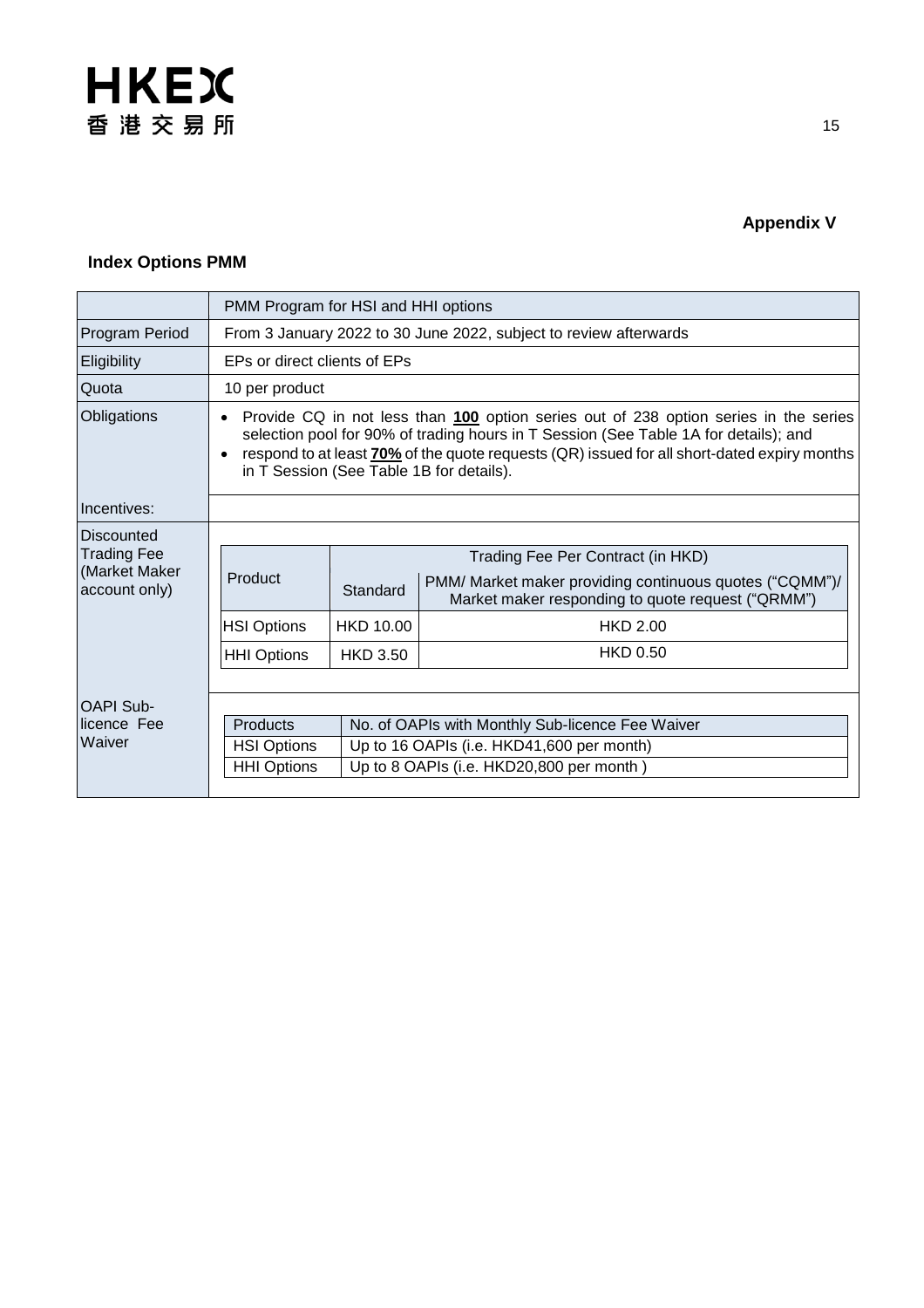#### **Table 1A - CQ Obligations**

| Assigned CQ series                                              |                                                                           | 100 series<br>(chosen from the selection pool below) |                                           |                             |  |
|-----------------------------------------------------------------|---------------------------------------------------------------------------|------------------------------------------------------|-------------------------------------------|-----------------------------|--|
| CQ series selection pool:                                       |                                                                           |                                                      |                                           |                             |  |
| <b>Contract Month</b>                                           | Moneyness                                                                 |                                                      | Call                                      | Put                         |  |
| Spot month                                                      | Nearest Out-of-the-money                                                  |                                                      | 15                                        | 15                          |  |
|                                                                 | Nearest In-the-money                                                      |                                                      | $\overline{2}$                            | $\overline{2}$              |  |
| 2 <sup>nd</sup> calendar month                                  | Nearest Out-of-the-money                                                  |                                                      | 15                                        | 15                          |  |
|                                                                 | Nearest In-the-money                                                      |                                                      | $\overline{2}$                            | $\overline{2}$              |  |
| 3rd calendar month                                              | Nearest Out-of-the-money                                                  |                                                      | 15                                        | 15                          |  |
|                                                                 | Nearest In-the-money                                                      |                                                      | $\overline{2}$                            | $\overline{2}$              |  |
| 4 <sup>th</sup> calendar month                                  | Nearest Out-of-the-money                                                  |                                                      | 15                                        | 15                          |  |
|                                                                 | Nearest In-the-money                                                      |                                                      | $\overline{2}$                            | $\overline{2}$              |  |
| 1st quarter                                                     | Nearest Out-of-the-money                                                  |                                                      | 15                                        | 15                          |  |
|                                                                 | Nearest In-the-money                                                      |                                                      | $\overline{2}$                            | $\overline{2}$              |  |
| 2nd quarter                                                     |                                                                           | Nearest Out-of-the-money<br>Nearest In-the-money     |                                           | 15<br>$\overline{2}$        |  |
| Nearest Out-of-the-money<br>3rd quarter<br>Nearest In-the-money |                                                                           |                                                      | 15<br>$\overline{2}$                      | 15<br>$\overline{2}$        |  |
| Total                                                           |                                                                           | 238                                                  |                                           |                             |  |
| Min. Quote Size                                                 | Spot, 2 <sup>nd</sup> , 3 <sup>rd</sup> , 4 <sup>th</sup> calendar months |                                                      | 7                                         |                             |  |
| (contracts)                                                     | 1st, 2nd, 3rd quarter                                                     |                                                      | 5                                         |                             |  |
|                                                                 | Spot, 2 <sup>nd</sup> , 3 <sup>rd</sup> , 4 <sup>th</sup>                 | 1-750 points                                         | Max (30 points, 10% of bid)               |                             |  |
|                                                                 | calendar months                                                           | > 750 points                                         | 75 points                                 |                             |  |
| Max. Bid/Ask Spread                                             | 1 <sup>st</sup> , 2 <sup>nd</sup> quarter                                 | 1-750 points                                         |                                           | Max (40 points, 15% of bid) |  |
| (revised)                                                       |                                                                           | > 750 points                                         |                                           | 115 points                  |  |
|                                                                 | 3 <sup>rd</sup> quarter                                                   | 1-750 points<br>> 750 points                         | Max (50 points, 20% of bid)<br>150 points |                             |  |
| Min. Percentage of Trading Hours in T Session                   |                                                                           | 90%                                                  |                                           |                             |  |

### **Table 1B - QR Obligations**

| Min. Trading Requirement             | 70% of QR (for all short-dated contract months)                              |              |                             |  |
|--------------------------------------|------------------------------------------------------------------------------|--------------|-----------------------------|--|
| Min. Quote Size                      | Spot, 2 <sup>nd</sup> , 3 <sup>rd</sup> , 4 <sup>th</sup> calendar months    |              |                             |  |
| (Contracts)                          | 1 <sup>st</sup> , 2 <sup>nd,</sup> 3 <sup>rd</sup> quarter                   |              | 5                           |  |
|                                      | Spot, 2 <sup>nd</sup> , 3 <sup>rd</sup> , 4 <sup>th</sup><br>calendar months | 1-750 points | Max (30 points, 10% of bid) |  |
|                                      |                                                                              | > 750 points | 75 points                   |  |
| Max. Bid/Ask Spread                  | 1 <sup>st</sup> , 2 <sup>nd</sup> quarter                                    | 1-750 points | Max (40 points, 15% of bid) |  |
| (revised)                            |                                                                              | > 750 points | 115 points                  |  |
|                                      | 3 <sup>rd</sup> quarter                                                      | 1-750 points | Max (50 points, 20% of bid) |  |
|                                      |                                                                              | > 750 points | 150 points                  |  |
| Max. Time Limit for Responding to QR |                                                                              | 20 secs      |                             |  |
| Min. Display Time                    |                                                                              | 20 secs      |                             |  |